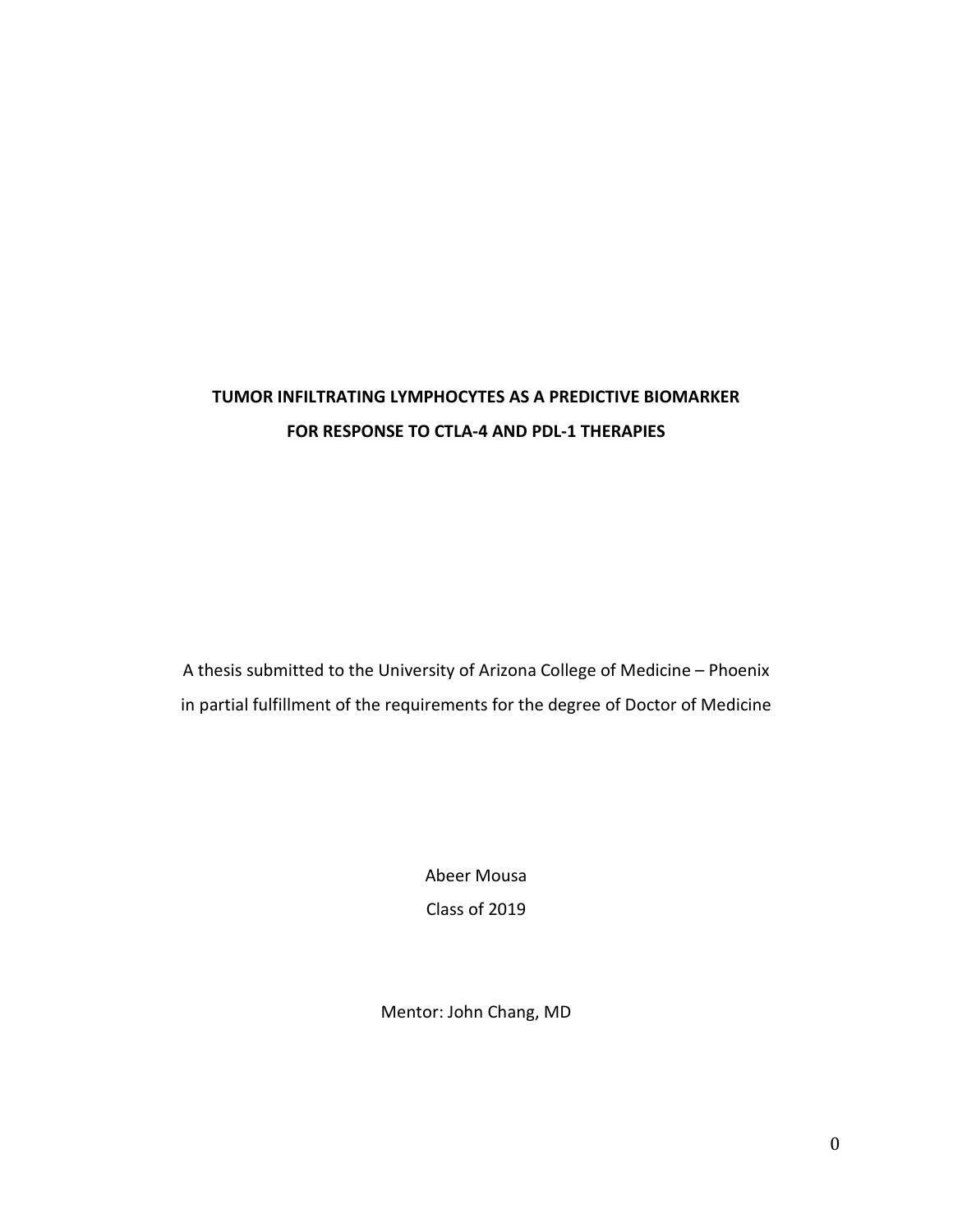#### **Abstract**

**Purpose:** Recently approved immunotherapies capitalize on antitumor mechanisms of the patient's immune system by inhibiting CTLA-4 and PD-1 pathways. Studies have shown better overall survival with increased tumor infiltrating lymphocyte (TIL) across multiple cancers. Recent trials with anti-PDL-1 has shown better response with high PDL-1 expression. However, studies have not evaluated whether TIL level would correlate with anti-PDL-1 or anti-CTLA-4 responses. The aim of this study is to determine if the level of TIL in metastatic melanoma and lung cancer correlates with patient response to modern immunotherapies.

**Methods:** We identified 10 patients with melanoma or lung cancer treated with an immune checkpoint inhibitor. The biopsy samples were stratified according to level of TIL. The TIL categories ranged from 0 to 3, with 0 indicating no TIL detected and 3 indicating 67-100% TIL infiltration. Survival analysis was achieved with Kaplan-Meier curve, and tumor size change was evaluated with linear mixed model analysis.

**Results:** Overall survival was significantly longer in patients who had TIL (TIL=1-3 vs. TIL=0, p=0.024). For TIL 0, there was average decrease in size from baseline to first follow up of 0.12cm<sup>2</sup>. Tumor size also dramatically decreased based on TIL level (TIL 1-2: 371% greater decrease than TIL 0,  $p < 0.01$ ; TIL 3: 406%;  $p < 0.01$ ). The overall survival from time of initial treatment was 0.3 yr for TIL 0 (SD=0.2), 2.45 yr for TIL1-2 (SD=0.71), and 1.56 yr for TIL 3 (SD=1.27). After controlling for baseline tumor size and the type of cancer, the mean difference in the change of tumor size between baseline and the following time point was 0.74cm2 smaller in TIL 1-2 compared to TIL=0 (p=0.002). Furthermore, the estimated mean difference in the change in tumor size between baseline and the following time point was 0.74cm2 lower in patients with TIL=3 compared to TIL=0 (p=0.002)

**Conclusion:** Our study shows that TIL level may serve as a biomarker of tumor response to immunotherapy, without specific histochemical staining. This study is limited by the low number; a larger review is currently taking place.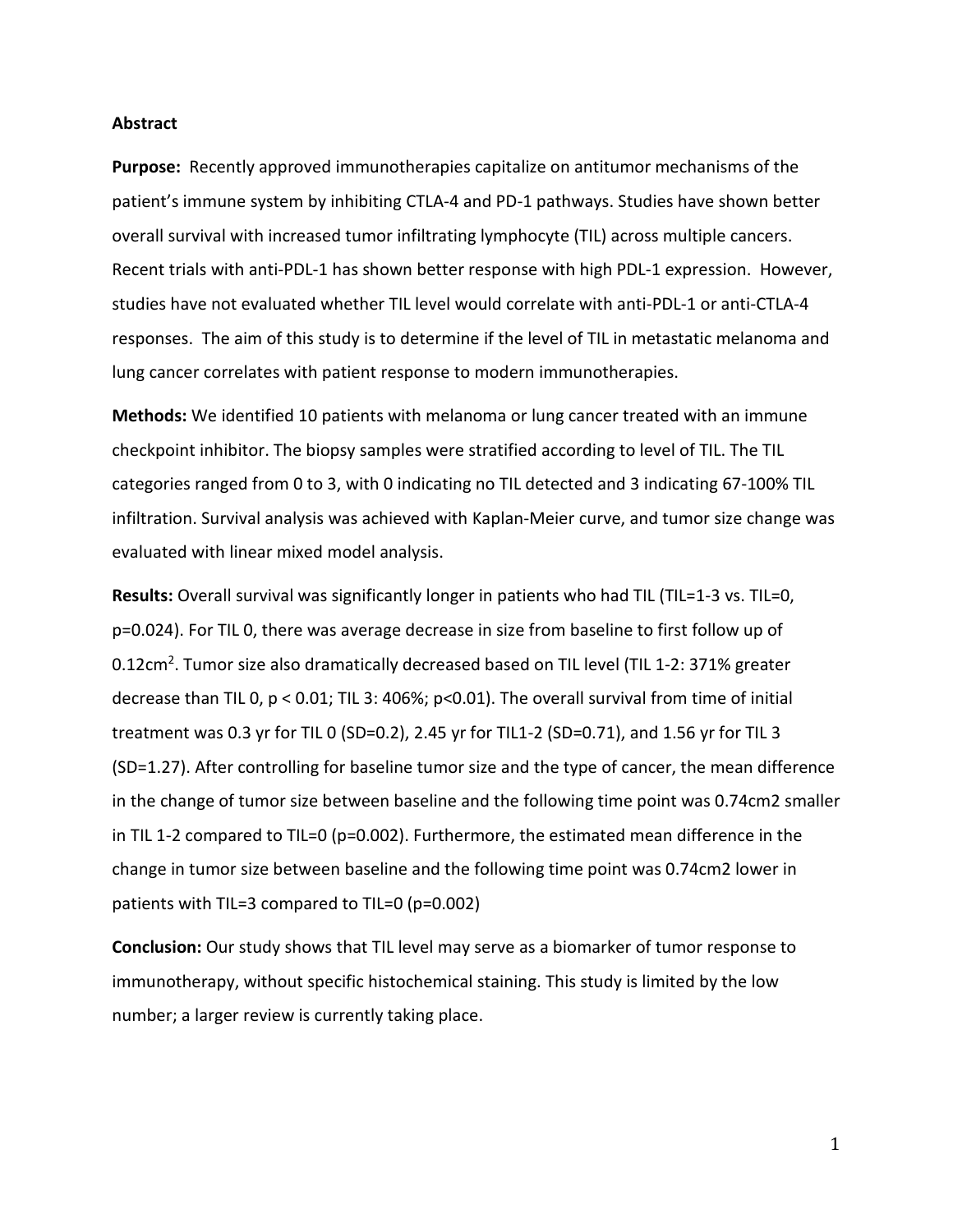## **Table of Contents**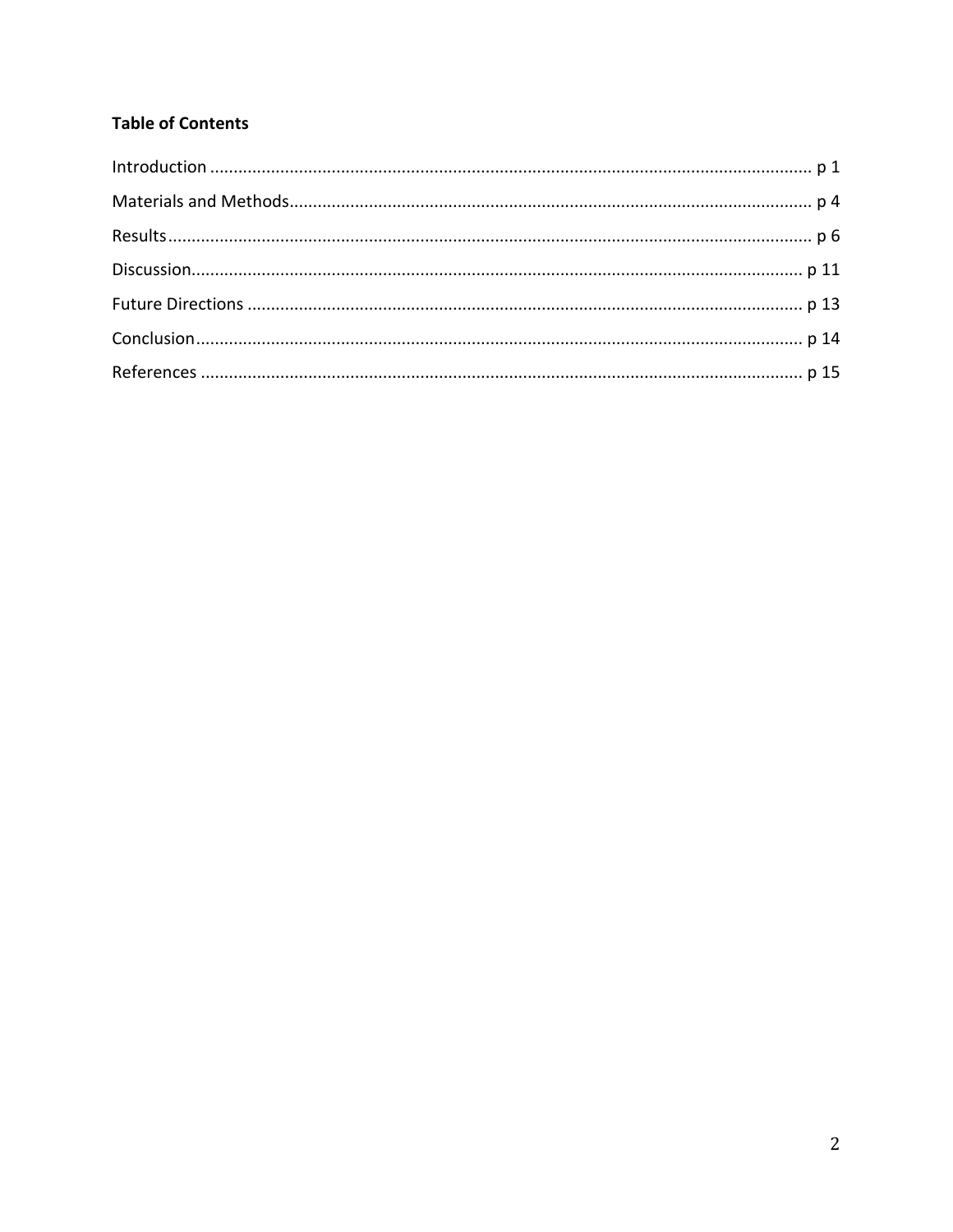## **List of Figures and Tables**

| Figure 2: Kaplan-Meier curve for probability for survival by TIL 0 vs 1-2 vs 3p 10 |  |
|------------------------------------------------------------------------------------|--|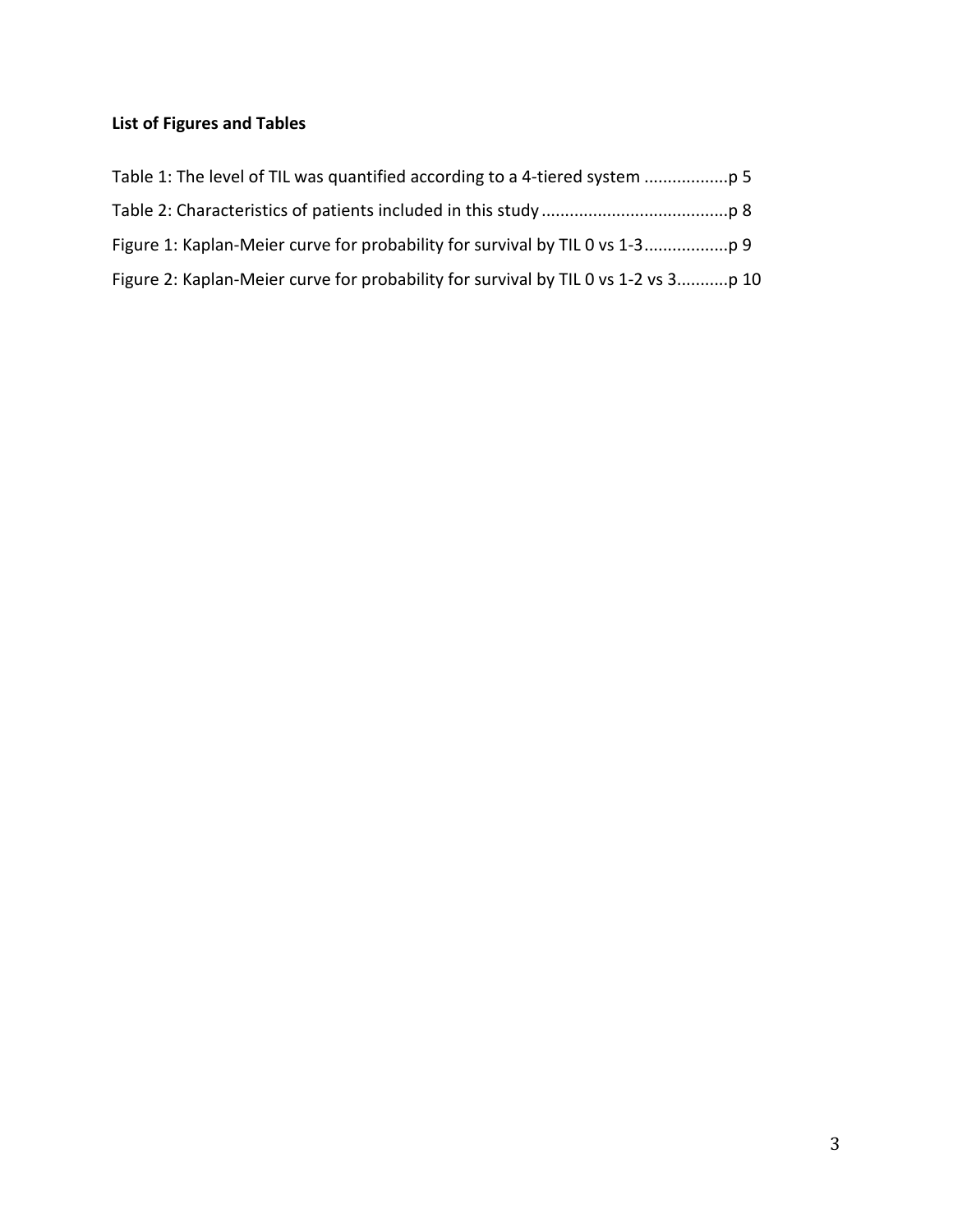#### **Introduction**

The treatment of cancer has largely relied upon the killing of tumor cells through cytotoxic chemotherapies and radiation. However, these therapies have their limitations: cancer cells can develop resistance to these drugs, and radiation therapy is a localized, not systemic, treatment. Additionally, there is large profile of side effects associated with these therapies. These reasons warrant a closer look at other approaches to cancer therapy, specifically the immune mechanisms modulating cancers.

#### *Cancer Immunology*

The cancer immunoediting view is now the prevailing theory regarding the immunobiology of cancer. This process emphasizes both the host-protective and tumorevolving qualities of the immune system in tumor development. It consists of three phases: elimination, equilibrium, and escape<sup>1</sup>. The elimination phase, or cancer immunosurveillance, is the process in which molecules and cells of the immune system detect the presence of a tumor. These include lymphocytes such as cytotoxic T lymphocytes (CD8+), regulatory T cells (CD4+), B cells, natural killer (NK) cells, and other antigen-presenting cells (APC). They invade and eliminate it before it manifests itself clinically. The equilibrium phase occurs when tumor cells are not completely eliminated, but the immune system controls excessive growth. This results in tumor dormancy. Finally, in the escape phase, transformed cells acquire mechanisms that allow them to grow and evade the immune system. It is this phase that is of particular interest in developing cancer therapies.

#### *Immune checkpoints*

While traditional cancer therapies are toxic chemicals that destroy tumor cells, great interest has been growing in stimulating the patient's own immune response to fight cancer. Notably, melanoma and more recently, lung cancer, are considered to be immunogenic cancers, and thus are responsive to immunologic modulation<sup>2</sup>. One obstacle in the immune response is immune checkpoints. These are inhibitory proteins that regulate the immune system, and prevent an active immune response to certain stimuli. Immune checkpoints proteins do this by binding to a specific ligand. This is an important homeostatic mechanism in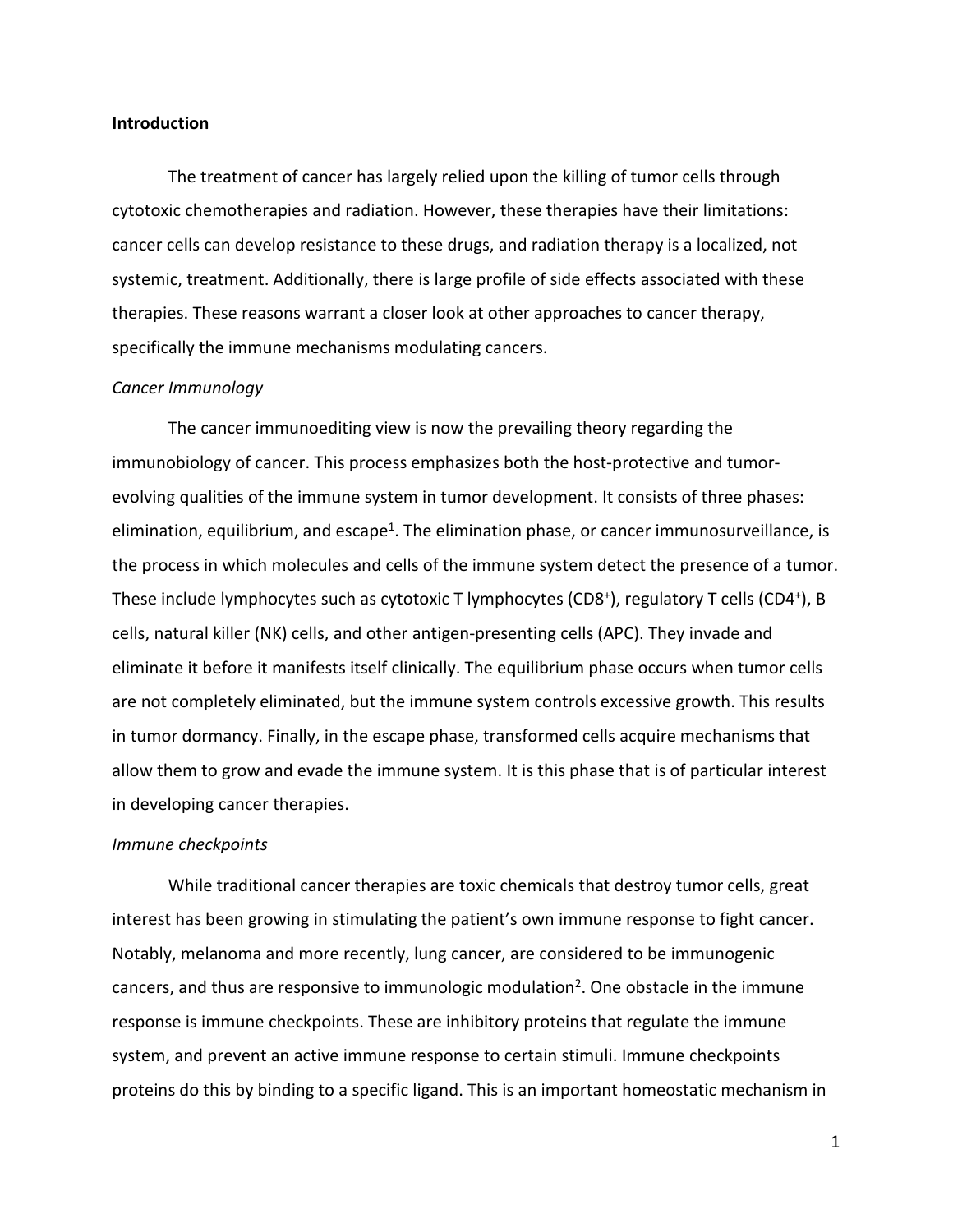preventing tissue injury and autoimmunity, however cancer cells can capitalize on this mechanism to evade immune destruction. Two specific immune checkpoint proteins that are expressed on T-lymphocytes have become of interest in recent cancer immunotherapy research: programmed cell death-1 (PD-1) and cytotoxic T-lymphocyte antigen 4 (CTLA4). When interacting with their ligands, PD-L1 and B7 respectively, these checkpoint proteins inhibit an active T-cell response<sup>3</sup>. For example, the signaling of PD-1 prevents T-cell activation, and leads to reduced proliferation, cytokine production, and T-cell cytolysis<sup>4</sup>. It has been found that tumor cells express PD-L1 following infiltration of T-lymphocytes<sup>5</sup>, leading to the hypothesis that blocking the PD-1/PD-L1 pathway can lead to an active immune response against cancer cells<sup>6</sup>. Rodent studies of PD-L1 blockade and PD-1 knockout mice show increased immune response<sup>7,8</sup>. This led to the development of immune checkpoint inhibitors as a novel cancer therapy, with the first anti-CTLA4 antibody, ipilimumab, being FDA approved in 20119. Pembrolizumab and nivolumab are two other monoclonal antibodies, specifically targeting PD-1. These immune checkpoint inhibitors thwart the interaction between tumor cells and Tlymphocytes to release immune inhibition, and thus promote an antitumor immune response against the cancer cells. Recent clinical trials on immune checkpoint inhibitors (ipilimumab, pembrolizumab, nivolumab) have yielded incredible success in patients with melanoma and lung cancer where durable remission and responses have been achieved, along with a lower profile of side effects<sup>2,8,10,11</sup>. Immune checkpoint inhibitors have become the standard of care for many cancer types, but there is still a high variability in patient response rates with emerging resistance to these therapies<sup>12</sup>. This necessitates the identification of biomarkers that can inform the use of these agents in patients.

#### *Immune checkpoint inhibitors and tumor-infiltrating lymphocytes*

Although tumors with high PD-L1 expression have shown an enhanced response to immune checkpoint inhibitors, even tumors without PD-L1 expression can respond to these therapies. This raises question as to whether other pathways are also influenced by these drugs. Recently, research efforts on immune checkpoint inhibitors are focusing on the investigation of predictive biomarkers that would aid in patient selection and response prediction.

2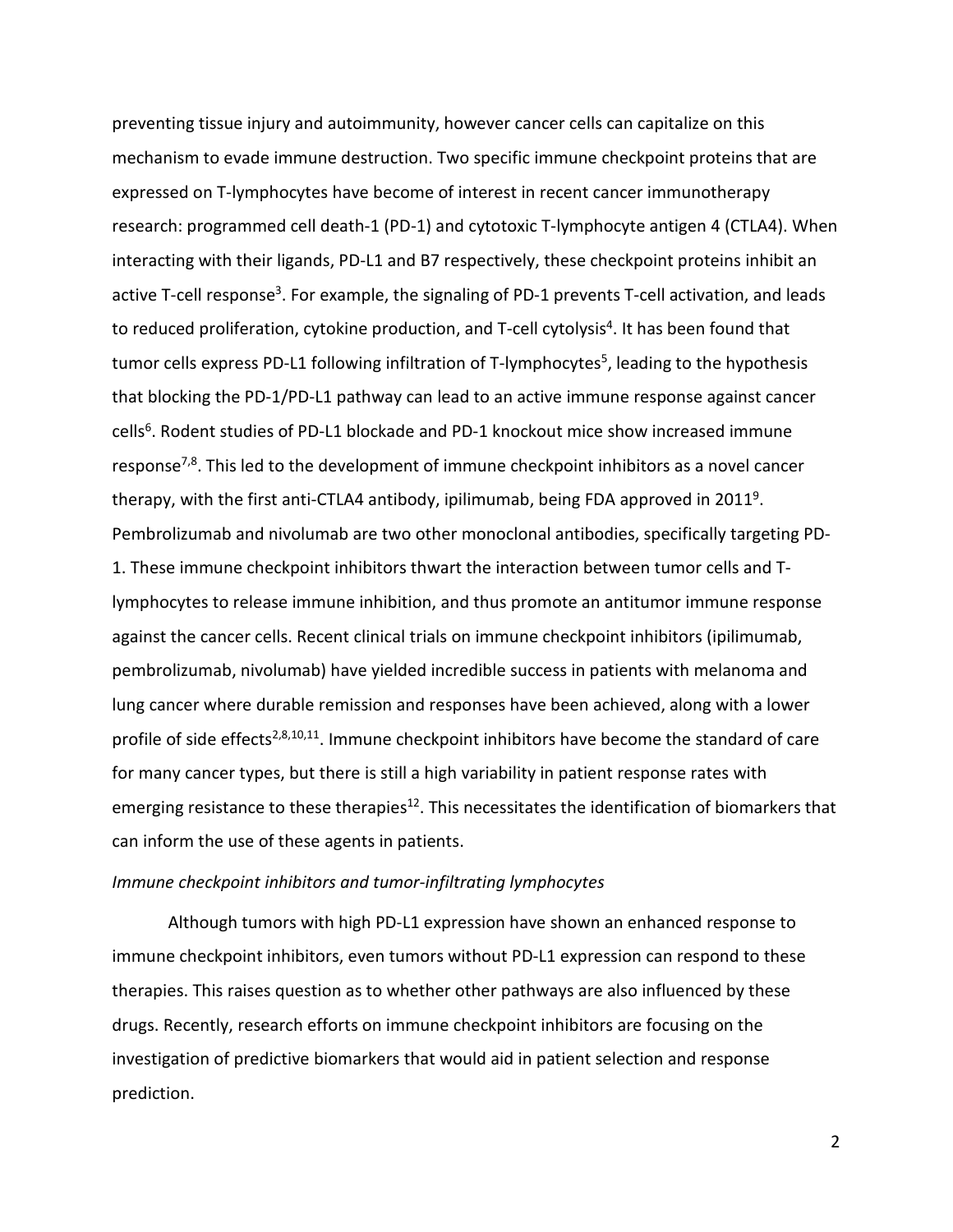Studies have shown that PD-L1 expression was correlated with overall survival, but was not independent, suggesting T-cell content as a confounding variable<sup>8</sup>. Thus, the lymphocytic density in the tumor may be a factor. In fact, the level of PD-L1 has been highly correlated with the level of tumor infiltrating lymphocytes (TIL), both with uni- and multivariable analysis<sup>9</sup>. This supports an adaptive resistance mechanism for immune escape<sup>13</sup>. Given the high correlation between PD-L1 and TIL, this lends to the hypothesis that patients with a high TIL level would have improved response to immune checkpoint therapies. Researchers have identified TIL as an important prognostic factor in melanomas and other tumors $14,15$ . Additionally, median survival period was significantly correlated with immune cell infiltrate, specifically CD8+ T cells, in metastatic tumors of melanoma<sup>15</sup>. Furthermore, CD8<sup>+</sup> T-lymphocytes correlated with response of melanoma to pembrolizumab in metastatic melanoma patients<sup>3</sup>. Thus, this study aims to further explore the possibility that tumor response to these therapies is correlated to TIL level in tumor samples. This study will be a retrospective review of adult patients who were diagnosed with metastatic melanoma or lung cancer, and were subsequently treated with an immune checkpoint inhibitor. Biopsies of the metastases will be assessed histologically for TIL concentration. Levels of TIL will be correlated with patient response. We hypothesize that the level of TIL in metastases of melanoma or lung cancer in adult patients who received immune checkpoint inhibitor treatment will positively correlate with overall survival.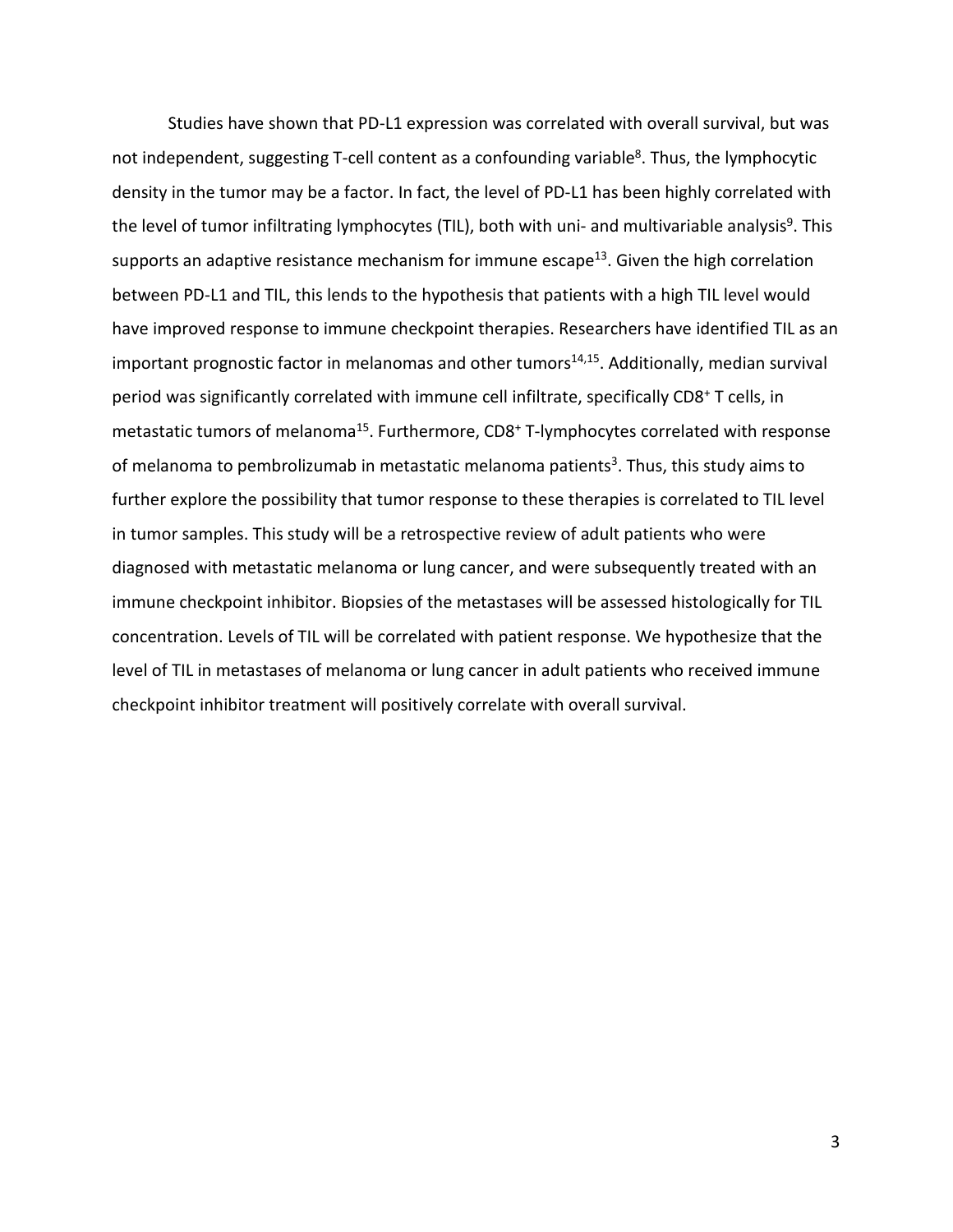#### **Materials and Methods**

#### *Chart Review*

Analysis of specimens and collection of data was approved by the Banner Institutional Review Board. Patients were treated at some point between 2012 and 2015. Subjects were identified through a report generated from the Cerner electronic medical record system. Inclusion criteria included patients between ages 18-99 years who were diagnosed with metastatic melanoma or lung cancer treated with an immune checkpoint inhibitor at our institution between January 1, 2012 and December 31, 2015. Immune checkpoint inhibitors included ipilimumab, pembrolizumab, or nivolumab. Exclusion criteria included patients who were not treated with immune checkpoint inhibitors, or patients who were not evaluated at our institution. These criteria yielded a total of 104 subjects.

Information retrieved from patient records included diagnosis, treatment, response to treatment, timeline of treatment, follow-up reports, pathology reports, and radiology reports.

#### *Determination of TIL expression*

One pathologist examined the biopsies of subjects and selected a representative slide of the collected specimens. The cohort included a total of 10 patients. The biopsies were collected from either primary or metastatic lesions, and stained with hematoxylin and eosin. The level of TIL was analyzed microscopically and quantified according to a 4-tiered system, correlating with the percentage of lymphocytic infiltrate by area of the biopsy specimen (Table 1). TIL level of 0 represented 0% TIL, TIL level of 1 represented a TIL area of 1-33%, TIL level of 2 represented a TIL area of 34-67%, and TIL level of 3 represented a TIL area of 68-100%. All histologic analysis and categorization was completed by the same pathologist.

### *Statistical Analysis*

One of the primary endpoints for analysis was the overall survival and its association with TIL level. Overall survival was analyzed using the Kaplan-Meier method. Patients were stratified according to variations of the TIL level and survival curves were constructed. A linear mixed model analysis was used to test the association between TIL level and tumor size over time.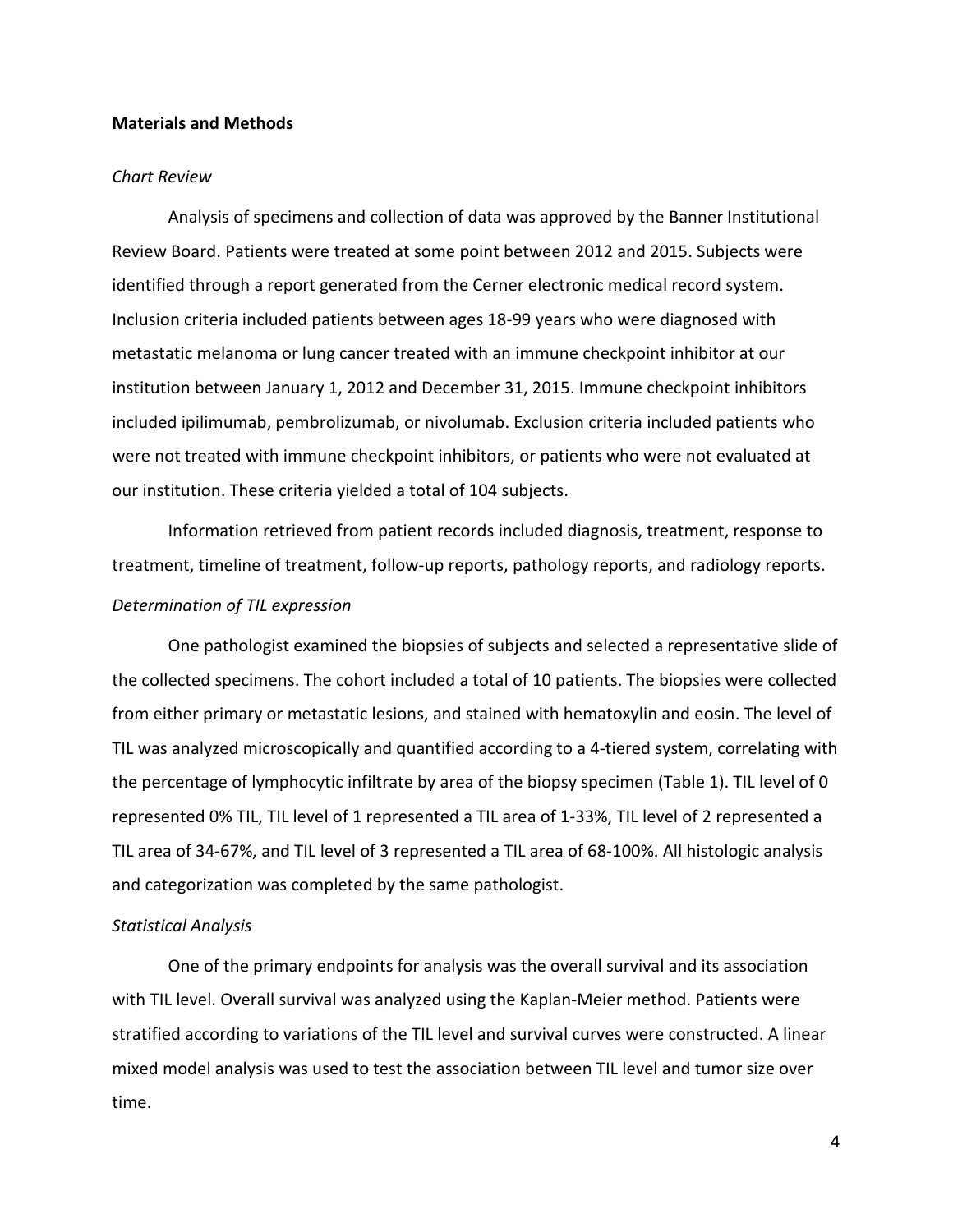| <b>TIL level</b> | Level of lymphocytic<br>infiltrate in biopsy sample |  |  |  |
|------------------|-----------------------------------------------------|--|--|--|
|                  | 0% (no lymphocytes)                                 |  |  |  |
|                  | 1-33%                                               |  |  |  |
|                  | 34-67%                                              |  |  |  |
|                  | 68-100%                                             |  |  |  |

Table 1. The level of TIL was quantified according to a 4-tiered system, correlating with the percentage of lymphocytic infiltrate by area of the biopsy specimen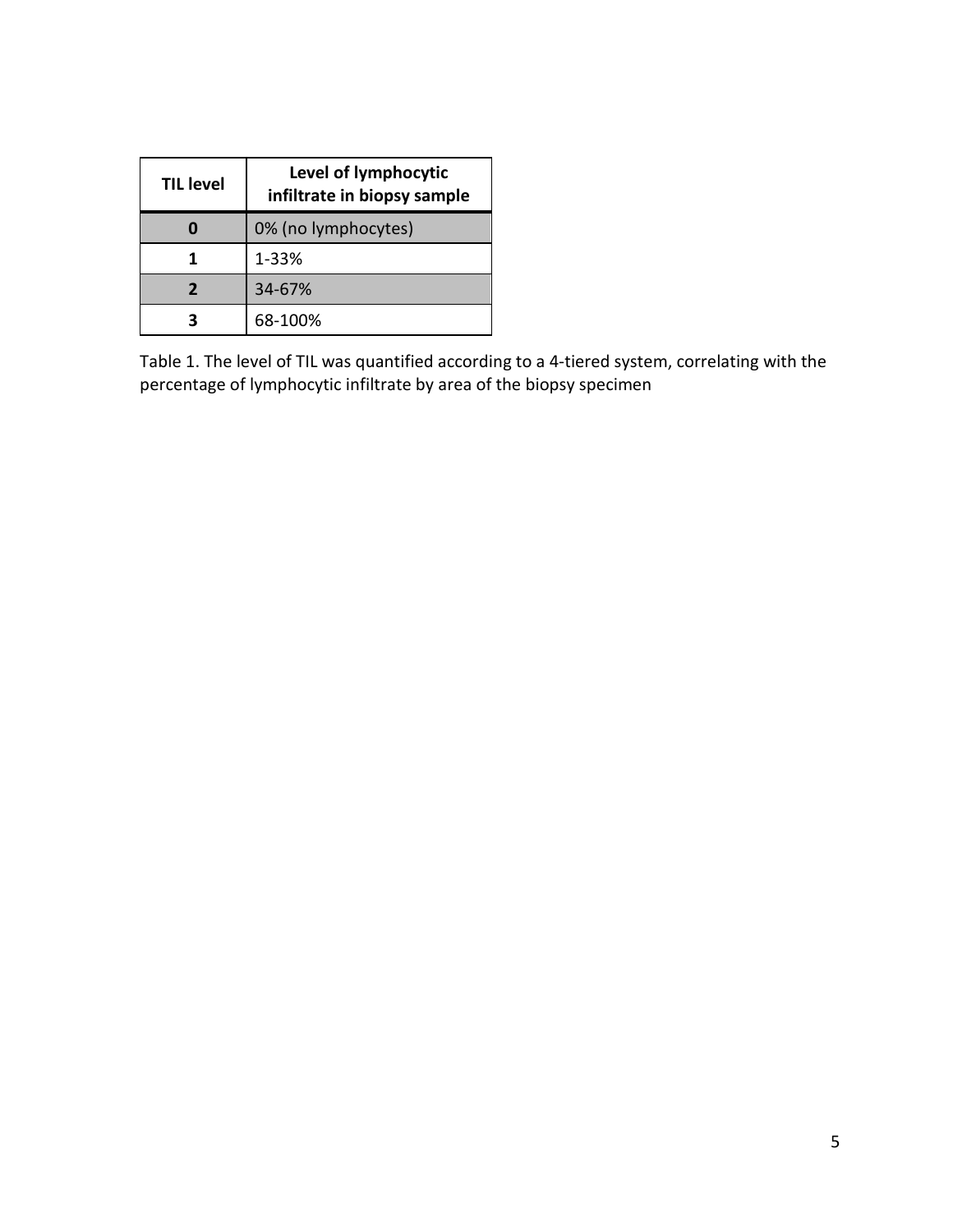#### **Results**

### *Patient Demographics*

The study included a total of ten patients, comprised of four males and six females with mean age of 62.8 years (Range: 48-88) at time of the start of treatment. Of these patients, six were diagnosed with melanoma, and four were diagnosed with lung cancer. Eight patients were deceased at time of analysis, and two were alive. Overall survival (OS) was defined as time of treatment start to time of death or time of last clinical encounter. The average OS was 16.4 months, with a range of 1-39 months. Four patients had a TIL level of 0, two patients had a TIL level of 1, one patient had a TIL level of 2, and three patients had a TIL level of 3. Other patient characteristics are outlined in Table 2.

#### *Overall survival and TIL level*

One of the primary analyses of this study was to analyze the level of TIL and its relationship with overall survival. Kaplan-Meier analysis was performed, measuring overall survival from treatment start date to death (or last encounter) and TIL. The first analysis categorized patients with and without any lymphocytic infiltrate in the biopsy sample. Patients with TIL exhibited a significantly longer OS than patients with TIL 0 (TIL 1-3 vs. TIL 0, p=0.024), with no TIL 0 patients alive after 6 months (Figure 1). A further comparison of TIL level 0 with TIL levels 1-2 and 3 revealed a significantly longer OS for patients with TIL 1-2 and TIL 3 compared with TIL 0 (TIL 0 vs. TIL 1-2 vs. TIL 3, p=0.04) (Figure 2). The overall survival from time of initial treatment was 0.3 yr for TIL 0 (SD=0.2), 2.45 yr for TIL1-2 (SD=0.71), and 1.56 yr for TIL 3 (SD=1.27).

#### *Tumor size and TIL level*

For TIL 0, there was average decrease in size from baseline to first follow up of  $0.12 \text{cm}^2$ . A linear mixed model was used to evaluate change in tumor size across TIL levels. Patients with TIL 1-2 level showed a 371% decrease in size compared to TIL 0 ( $p < 0.01$ ), while TIL level 3 showed a 406% decrease in size compared to TIL 0 ( $p < 0.01$ ). After controlling for baseline tumor size and the type of cancer, the mean difference in the change of tumor size between baseline and the following time point was 0.74  $\text{cm}^2$  smaller in TIL 1-2 compared to TIL 0

6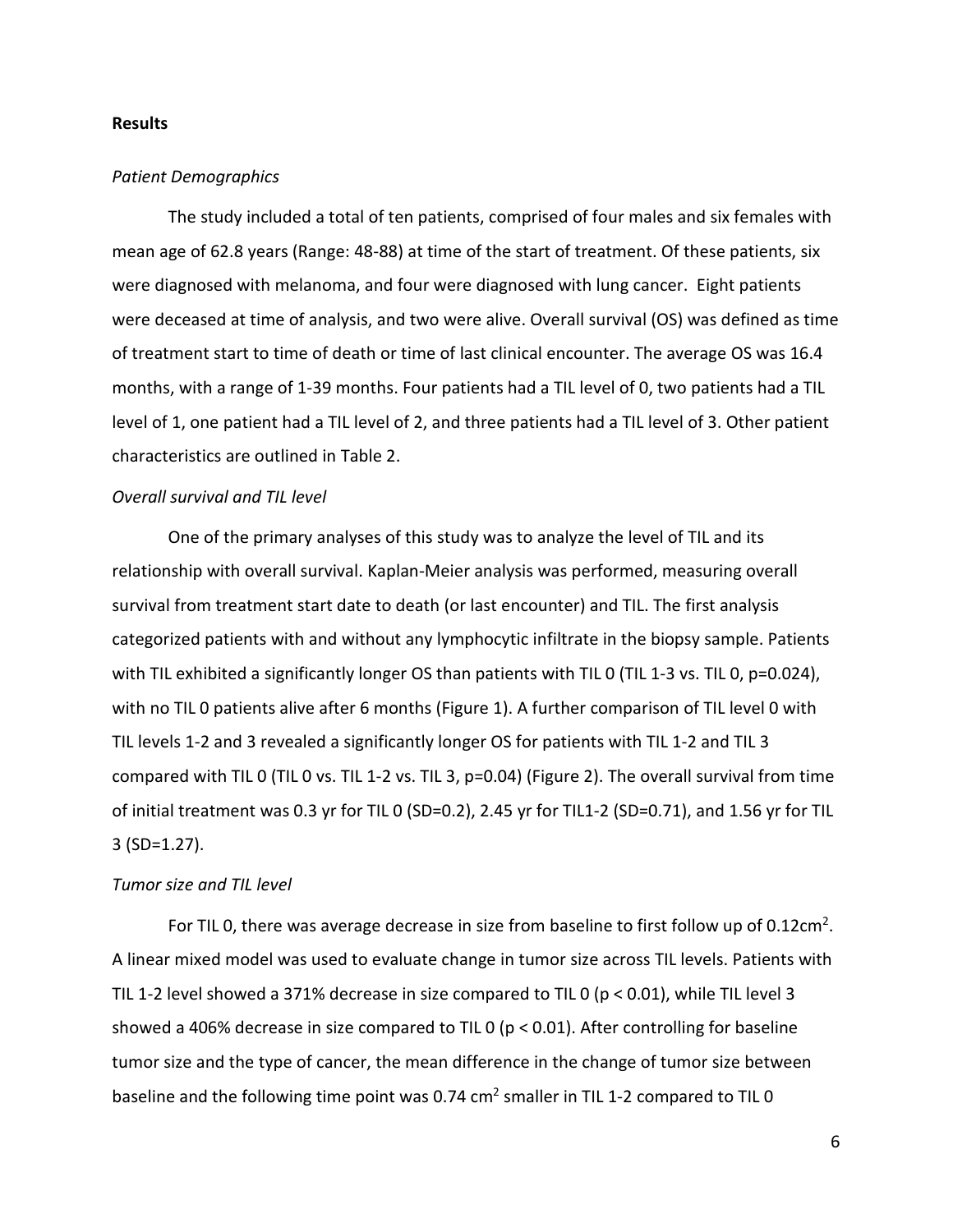(p=0.002). Furthermore, the estimated mean difference in the change in tumor size between baseline and the following time point was 0.74 cm<sup>2</sup> lower in patients with TIL 3 compared to TIL 0 (p=0.002).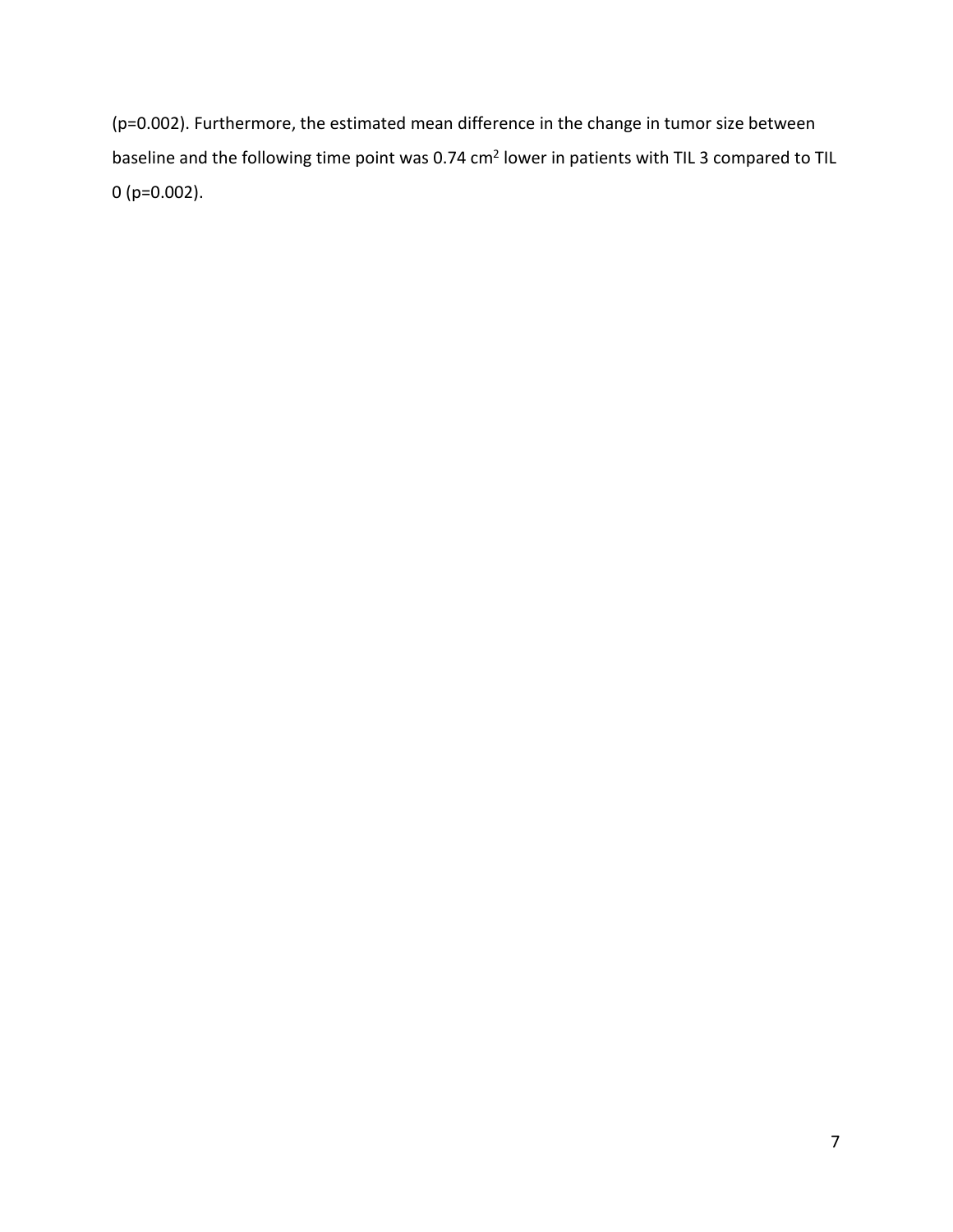| <b>Patient</b> | <b>Sex</b> | <b>Cancer type</b> | Age at<br>tx start | TIL.<br>level  | <b>Location of mass</b>  | <b>OS</b><br>(in days) |
|----------------|------------|--------------------|--------------------|----------------|--------------------------|------------------------|
| A              | M          | Melanoma           | 50                 | $\mathbf{1}$   | <b>Brain</b>             | 1015                   |
| B              | м          | Melanoma           | 54                 | 3              | Femur                    | 895                    |
| $\mathsf{C}$   | M          | Melanoma           | 48                 | $\overline{3}$ | <b>Nose</b>              | 777                    |
| D              | F          | Melanoma           | 70                 | 0              | Liver                    | 179                    |
| E              | F          | Melanoma           | 54                 | $\mathbf{1}$   | Parietal scalp           | 594                    |
| F              | м          | Melanoma           | 88                 | $\overline{2}$ | Temporal scalp           | 1175                   |
| G              | F          | Lung Cancer        | 63                 | $\Omega$       | <b>Mainstem bronchus</b> | 168                    |
| н              | F          | Lung Cancer        | 73                 | 0              | Lung                     | 50                     |
|                | F          | Lung Cancer        | 57                 | $\mathbf 0$    | Vertebral body           | 41                     |
|                | F          | Lung Cancer        | 71                 | 3              | Lung                     | 35                     |

Table 2. Characteristics of patients included in this study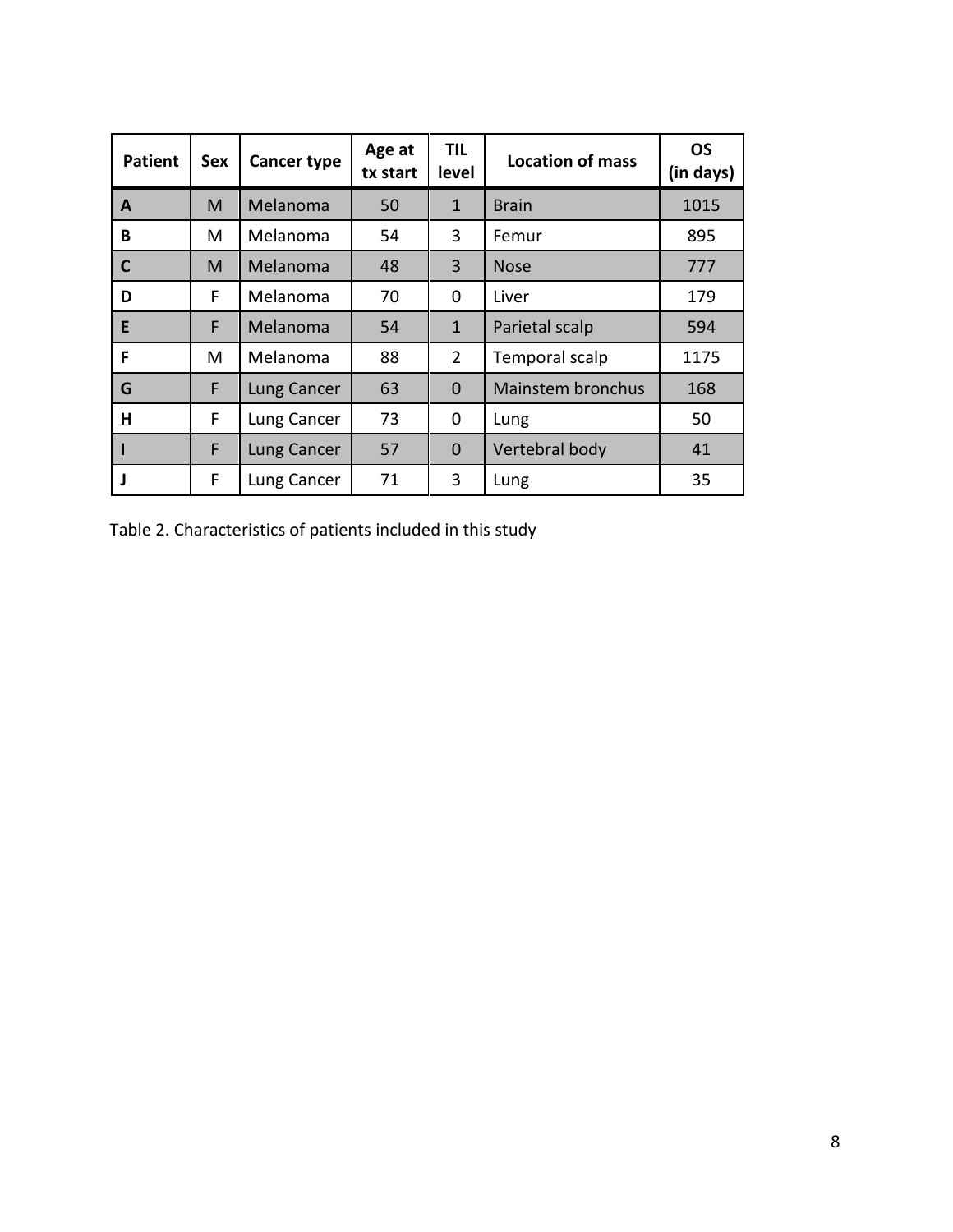

Figure 1. Kaplan-Meier curve for probability for survival by TIL 0 vs 1-3. Time=0 is the treatment start date.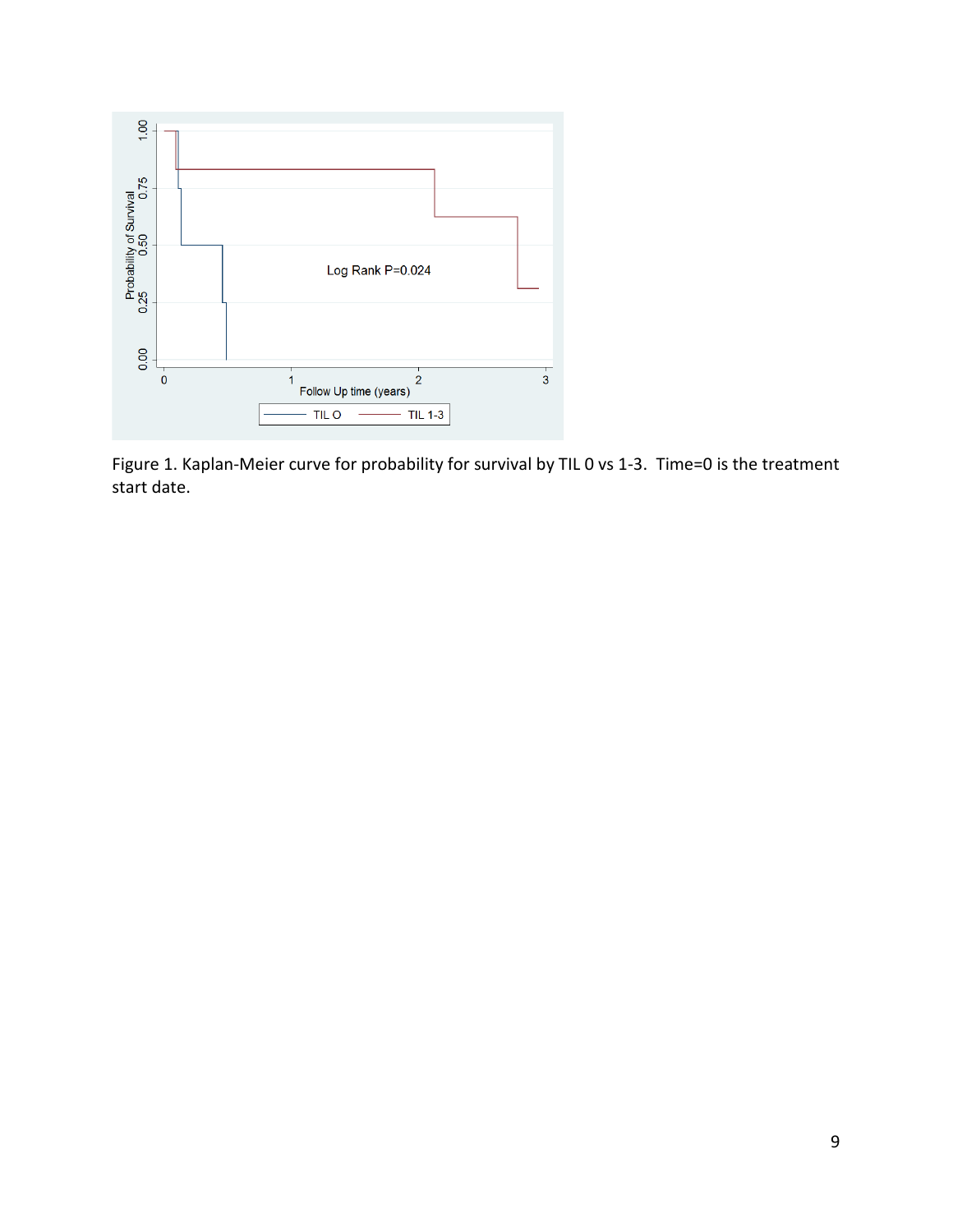

Figure 1. Kaplan-Meier curve for probability for survival by TIL 0 vs 1-2 vs 3. Time=0 is the treatment start date.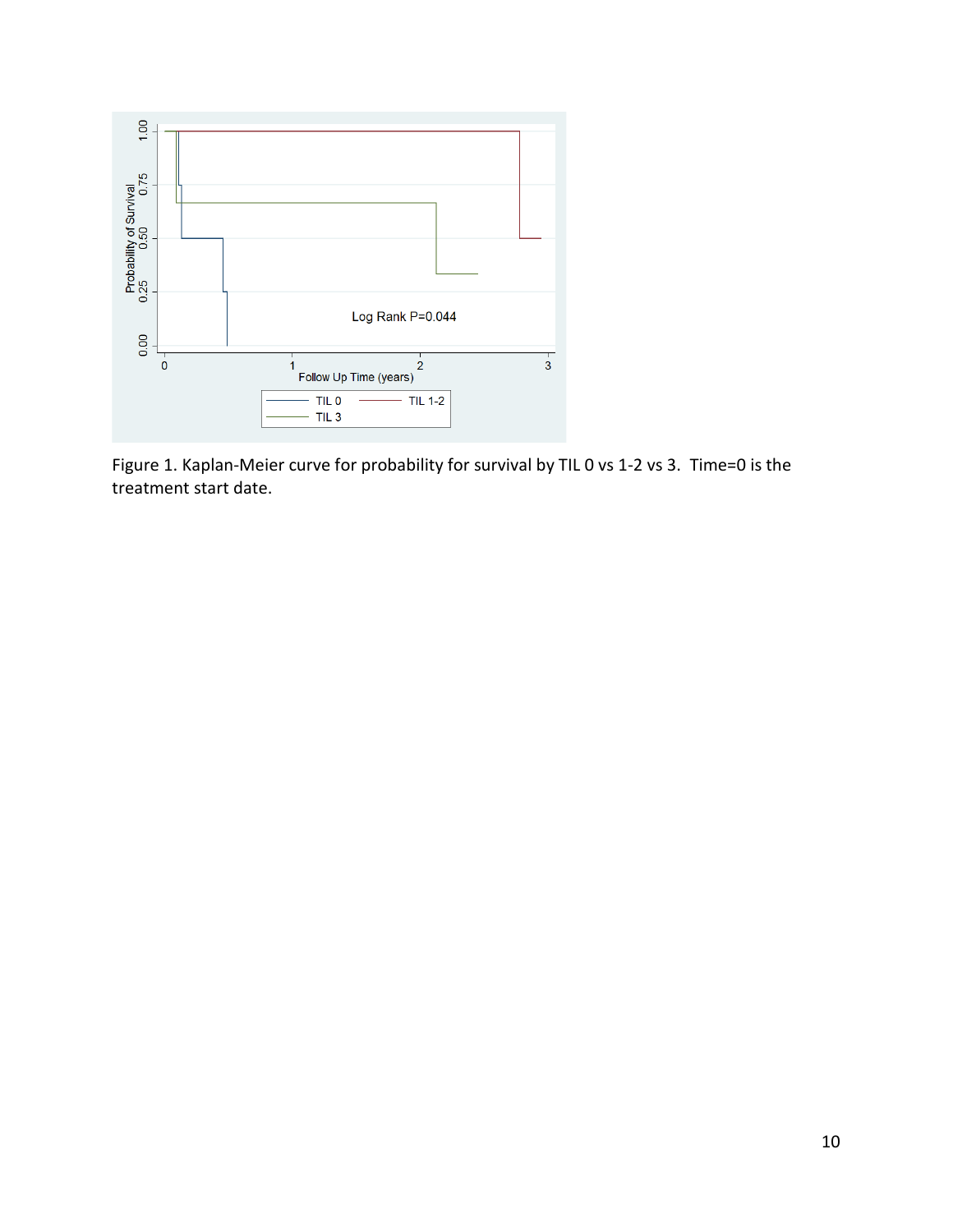#### **Discussion**

While immune checkpoint therapies have been shown to be more effective than other therapies, there are still many patients that do not respond to treatment and continue to progress. Studies have established a greater response to immune checkpoint therapy in more immunogenic tumors. Tissue samples with a greater presence of immune checkpoint proteins correlate with longer survival compared to those that lack them. It is crucial to have a reliable biomarker that allows physicians to predict response to immune checkpoint blockades, and thus tailor treatments to the characteristics of the tumor.

Our study supports those of others in identifying TIL density as a predictor for immune checkpoint inhibitor response. We studied 10 patients who were treated with a form of immune checkpoint inhibitor for either metastatic melanoma or lung cancer. We confirmed the association between higher TIL levels and increased overall survival. In fact, when comparing patients with and without any TIL, there was a stark difference in overall survival. Comparing tier-based levels of TIL further supported the association, with patients with higher TIL levels having a longer OS. While this study included a low number of subjects, it can be concluded with statistical significance that a higher level of TIL was associated with a longer overall survival compared to groups with lower TIL levels in patients on immune checkpoint inhibitors. This ultimately lends to the concept of utilizing TIL level as a predictive biomarker to guide patient treatment. With precision oncology on the rise, the incorporation of predictive markers for response to immunotherapy is critical to identify which patients are most likely to benefit. Efforts have focused on profiling of the immune microenvironment and predictive immuneassociated biomarkers. Thus far, PD-L1 expression has been the most studied biomarker thus far. It is the only biomarker of its type to have FDA approval for its immunohistochemistry staining as a companion diagnostic $16$ .

There are other immuno-oncologic biomarkers that have been studied; however, their clinical utility and availability is limited. These include mutation load, neoantigens, and ratio of CD8+ T cells to FoxP3+ regulatory T cells<sup>16</sup>. Other predictors of patient response to immunotherapy include age, smoking status, tumor histology, and treatment history<sup>17</sup>. It is

11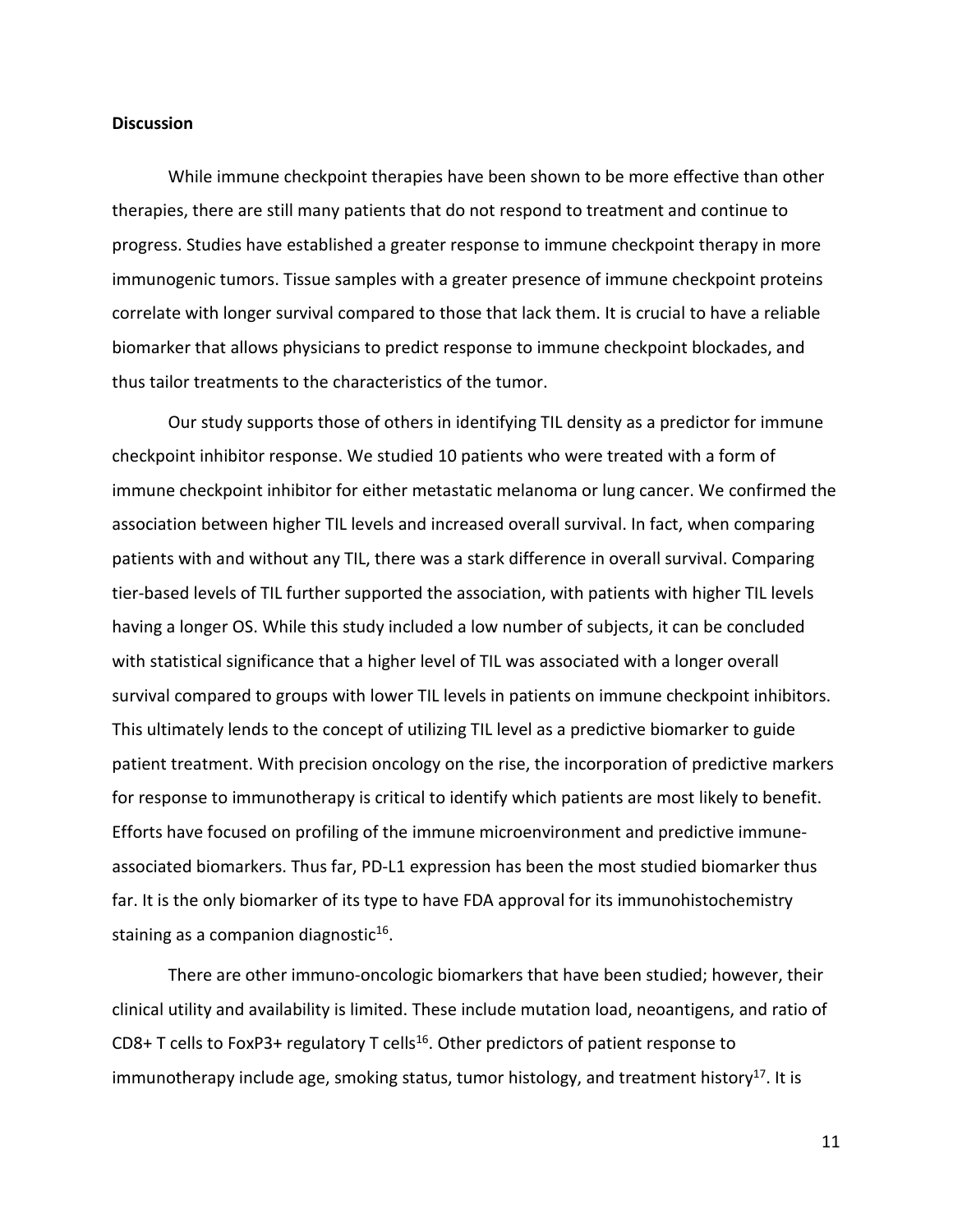important to note that there are some obstacles in using immunologic markers. There is great variability in tumor samples within an individual patient, making some biopsy samples less reliable for these types of biomarkers<sup>18</sup>. Additionally, the immune environment of the tumor is dynamic in that it can be upregulated in general inflammatory processes and can change as treatment progresses. More research is needed to develop a companion diagnostic for these translational biomarkers, like that of PD-L1.

Perhaps the most dramatic outcomes of our study lie in the radiologic data, showing a greater decrease in tumor size in patients with higher TIL levels. Patients with any TIL density had a greater than 350% decrease in tumor size compared to those patients with no TIL's visualized on biopsy sample. Not only does this support existing evidence for enhanced patient response in tumors with high TIL levels, but it provides an objective measure by which to assess level of progression. There have not been any published studies utilizing imaging data to assess patient response to immunotherapy. A stronger establishment of the relationship between TIL, PD-L1, and patient response can ideally lend to the future development of a radiological biomarker for PD-L1 and/or TIL. More research is warranted to identify radiologic characteristics of responders vs. non-responders. This will allow for less invasive characterization of the tumor, as well as a more effective and efficient decision of therapy.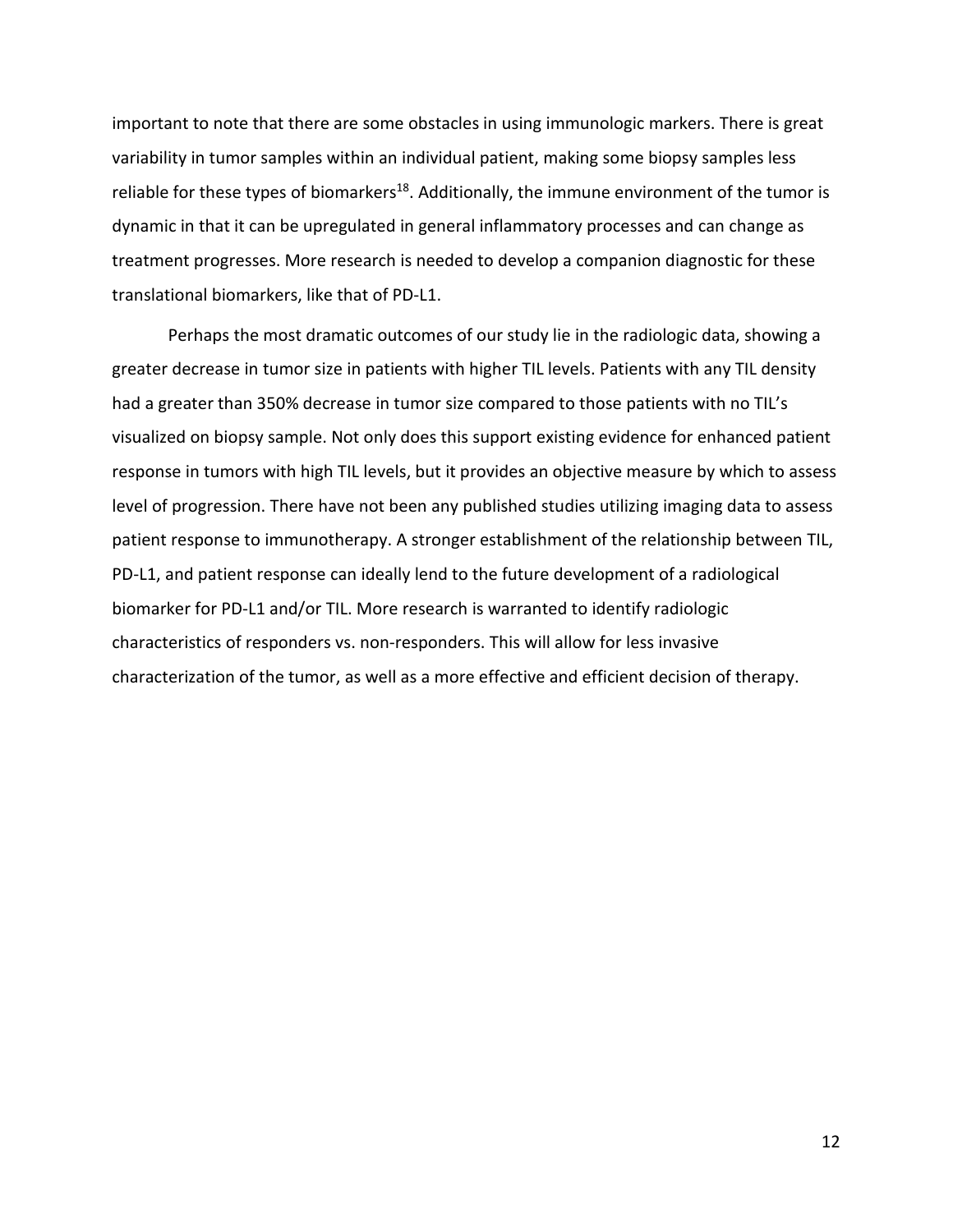#### **Future Directions**

While this study showed strong and statistically significant correlations, it was limited by sample size. The inclusion criteria warranted over 100 patients, however many had to be excluded due to development of toxicities and adverse events from the immune therapies, and thus continued with palliative care. While leaving us with a sample size of 10, this speaks volumes to the need for a predictive biomarker to identify patients in whom the risks of the immune therapies are outweighed by the potential benefits. A larger sample size would undeniably provide a greater body of evidence to the findings in this study. A larger sample size for each TIL tier would provide more insight. There were other limitations to the study design, such as the limitations in the histologic staining. Because this was a retrospective review, biopsy slides could not be stained for specific T-cell markers, such as CD8+ and CD4+. Level of TIL was dependent upon the pathologist's experience in identifying lymphocytic infiltrate on the biopsy slides under light microscopy.

Newer technologies, including multispectral imaging and detection systems, can provide greater detail about the specific protein antigens and immune cell types in a single biopsy sample<sup>12</sup>. Future studies should utilize these technologies for better immune cell profiling and identification of predictive biomarkers. Furthermore, using this technology would address the need for criteria to quantify TIL and establish a threshold for predicted patient response. Future research should focus on development of diagnostic companions for research biomarkers as well as utilizing imaging for less invasive tumor characterization.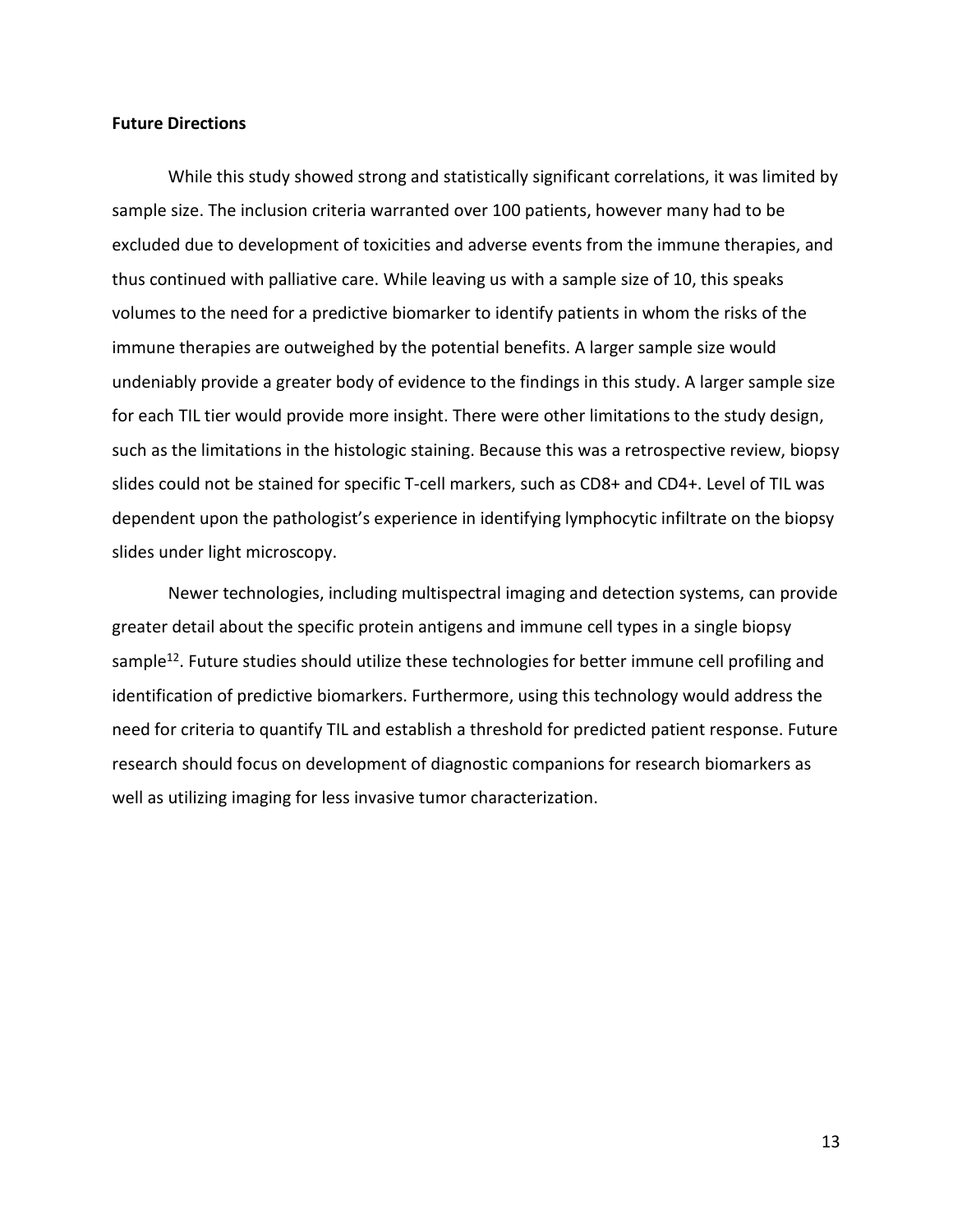## **Conclusions**

Despite the limitations, our study contributes to the body of evidence and movement towards establishing predictive translational biomarkers for immune therapies. We supported existing evidence showing increased overall survival in patients receiving immune checkpoint inhibitor therapy with higher TIL levels in the biopsied samples. More importantly, we showed radiologic data to support this, with greater tumor response in patients with higher TIL levels. There is promise in utilizing radiologic parameters for tumor characterization and follow-up.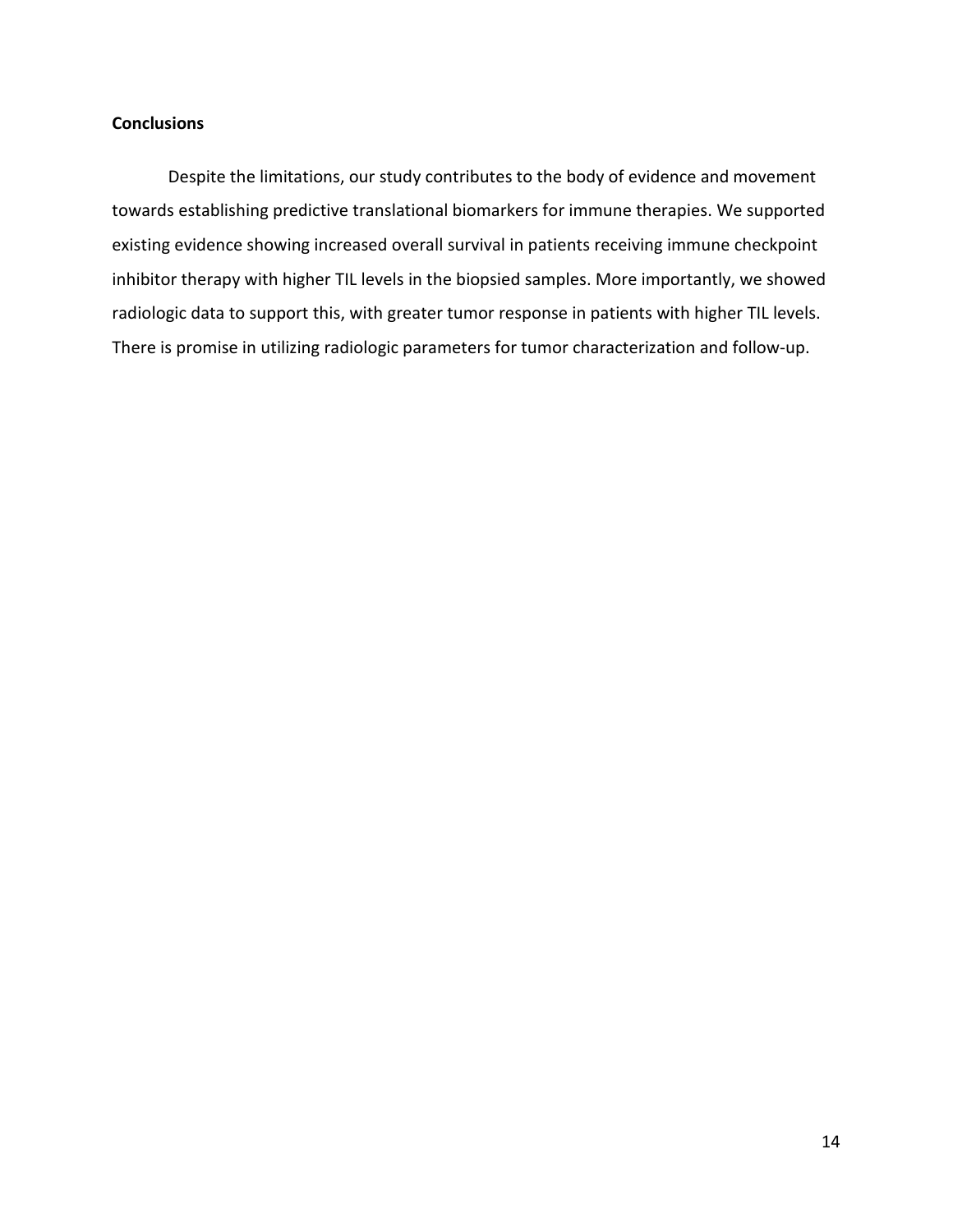## **References**

- 1. Vesely MD, Kershaw MH, Schreiber RD, Smyth MJ. Natural Innate and Adaptive Immunity to Cancer. *Annu Rev Immunol*. 2011;29(1):235-271. doi:10.1146/annurevimmunol-031210-101324.
- 2. Brahmer JR, Pardoll DM. Immune checkpoint inhibitors: making immunotherapy a reality for the treatment of lung cancer. *Cancer Immunol Res*. 2013;1(2):85-91. doi:10.1158/2326-6066.CIR-13-0078.
- 3. Tumeh PC, Harview CL, Yearley JH, et al. PD-1 blockade induces responses by inhibiting adaptive immune resistance. *Nature*. 2014;515(7528):568-571. doi:10.1038/nature13954.
- 4. Freeman GJ, Long AJ, Iwai Y, et al. Engagement of the PD-1 immunoinhibitory receptor by a novel B7 family member leads to negative regulation of lymphocyte activation. *J Exp Med*. 2000;192(7):1027-1034. http://www.ncbi.nlm.nih.gov/pubmed/11015443. Accessed August 7, 2018.
- 5. Vibhakar R, Juan G, Traganos F, Darzynkiewicz Z, Finger LR. Activation-Induced Expression of Human Programmed Death-1 Gene in T-Lymphocytes. *Exp Cell Res*. 1997;232(1):25-28. doi:10.1006/excr.1997.3493.
- 6. Kluger HM, Zito CR, Barr ML, et al. Characterization of PD-L1 Expression and Associated T-cell Infiltrates in Metastatic Melanoma Samples from Variable Anatomic Sites. *Clin Cancer Res*. 2015;21(13):3052-3060. doi:10.1158/1078-0432.CCR-14-3073.
- 7. Iwai Y, Terawaki S, Ikegawa M, Okazaki T, Honjo T. PD-1 inhibits antiviral immunity at the effector phase in the liver. *J Exp Med*. 2003;198(1):39-50. doi:10.1084/jem.20022235.
- 8. Iwai Y, Terawaki S, Honjo T. PD-1 blockade inhibits hematogenous spread of poorly immunogenic tumor cells by enhanced recruitment of effector T cells. *Int Immunol*. 2005;17(2):133-144. doi:10.1093/intimm/dxh194.
- 9. La-Beck NM, Jean GW, Huynh C, Alzghari SK, Lowe DB. Immune Checkpoint Inhibitors: New Insights and Current Place in Cancer Therapy. *Pharmacother J Hum Pharmacol Drug Ther*. 2015;35(10):963-976. doi:10.1002/phar.1643.
- 10. Topalian SL, Sznol M, McDermott DF, et al. Survival, durable tumor remission, and longterm safety in patients with advanced melanoma receiving nivolumab. *J Clin Oncol*. 2014;32(10):1020-1030. doi:10.1200/JCO.2013.53.0105.